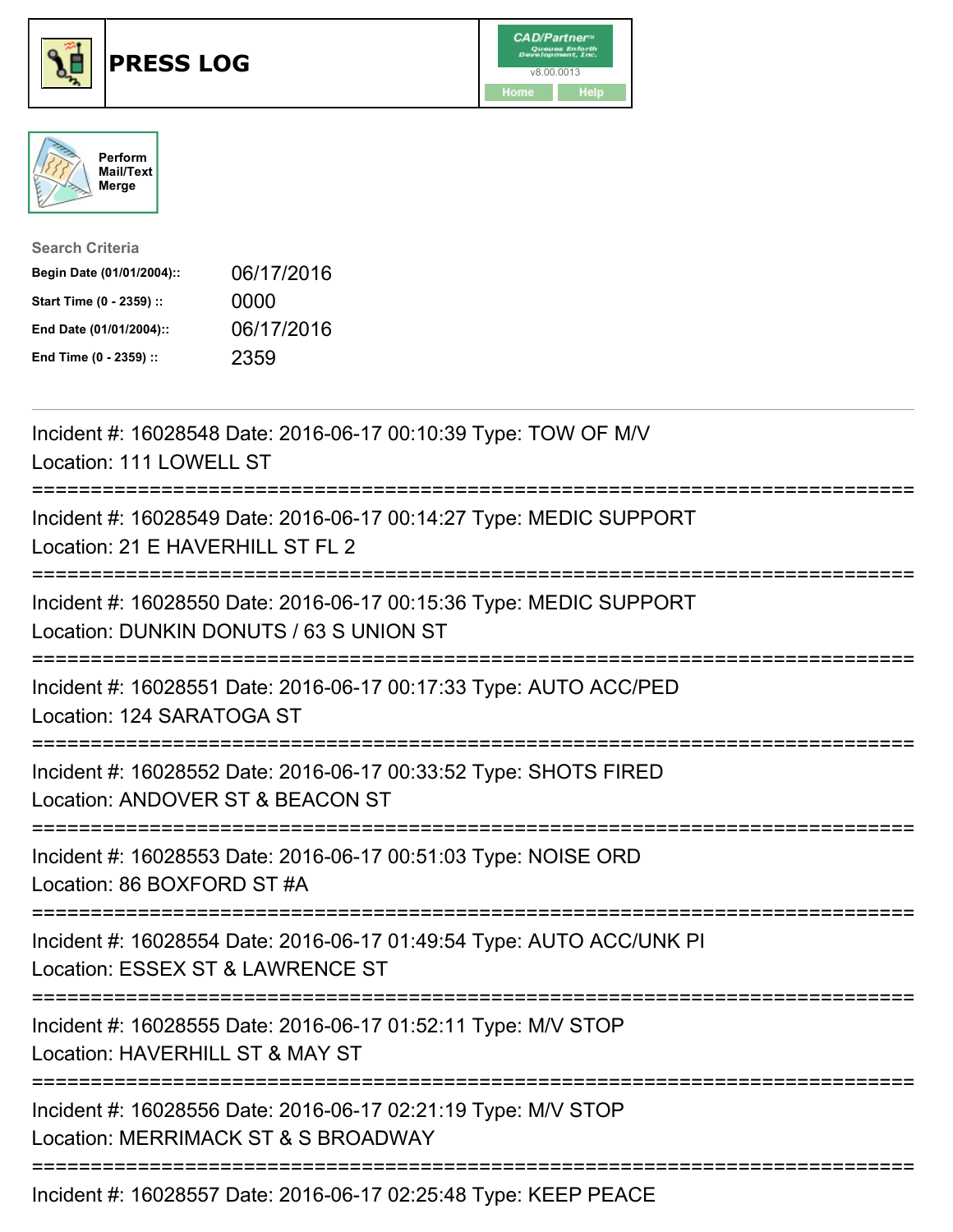Location: 34 NEWTON ST

| Incident #: 16028558 Date: 2016-06-17 02:30:22 Type: M/V STOP<br>Location: JAMAICA ST & S UNION ST                           |
|------------------------------------------------------------------------------------------------------------------------------|
| Incident #: 16028559 Date: 2016-06-17 02:32:27 Type: M/V STOP<br>Location: MERRIMACK ST & PARKER ST                          |
| Incident #: 16028560 Date: 2016-06-17 02:33:13 Type: M/V STOP<br>Location: BROADWAY & TREMONT ST                             |
| Incident #: 16028561 Date: 2016-06-17 02:40:40 Type: BUILDING CHK<br>Location: ITALIAN KITCHEN & BAGEL FACTOR / 91 COMMON ST |
| Incident #: 16028562 Date: 2016-06-17 02:43:16 Type: M/V STOP<br>Location: ARLINGTON ST & SPRUCE ST                          |
| Incident #: 16028563 Date: 2016-06-17 02:43:48 Type: BUILDING CHK<br>Location: CVS PHARMACY / 266 BROADWAY                   |
| Incident #: 16028564 Date: 2016-06-17 02:47:02 Type: BUILDING CHK<br>Location: GIOVANIS / 609 S UNION ST                     |
| Incident #: 16028565 Date: 2016-06-17 02:47:39 Type: M/V STOP<br>Location: E HAVERHILL ST                                    |
| Incident #: 16028566 Date: 2016-06-17 02:48:25 Type: M/V STOP<br>Location: BROADWAY & HAVERHILL ST                           |
| Incident #: 16028569 Date: 2016-06-17 02:49:45 Type: BUILDING CHK<br>Location: GOMEZ MARKET / 294 PROSPECT ST                |
| Incident #: 16028567 Date: 2016-06-17 02:50:02 Type: BUILDING CHK<br>Location: ALTERNATIVE MOBILE / 205 BROADWAY             |
| Incident #: 16028568 Date: 2016-06-17 02:51:26 Type: M/V STOP<br>Location: CAMBRIDGE ST & WINTHROP AV                        |
| Incident #: 16028570 Date: 2016-06-17 02:55:32 Type: M/V STOP<br>Location: KEMPTON CT & MELVIN ST                            |
| Incident #: 16028571 Date: 2016-06-17 03:22:22 Type: BUILDING CHK                                                            |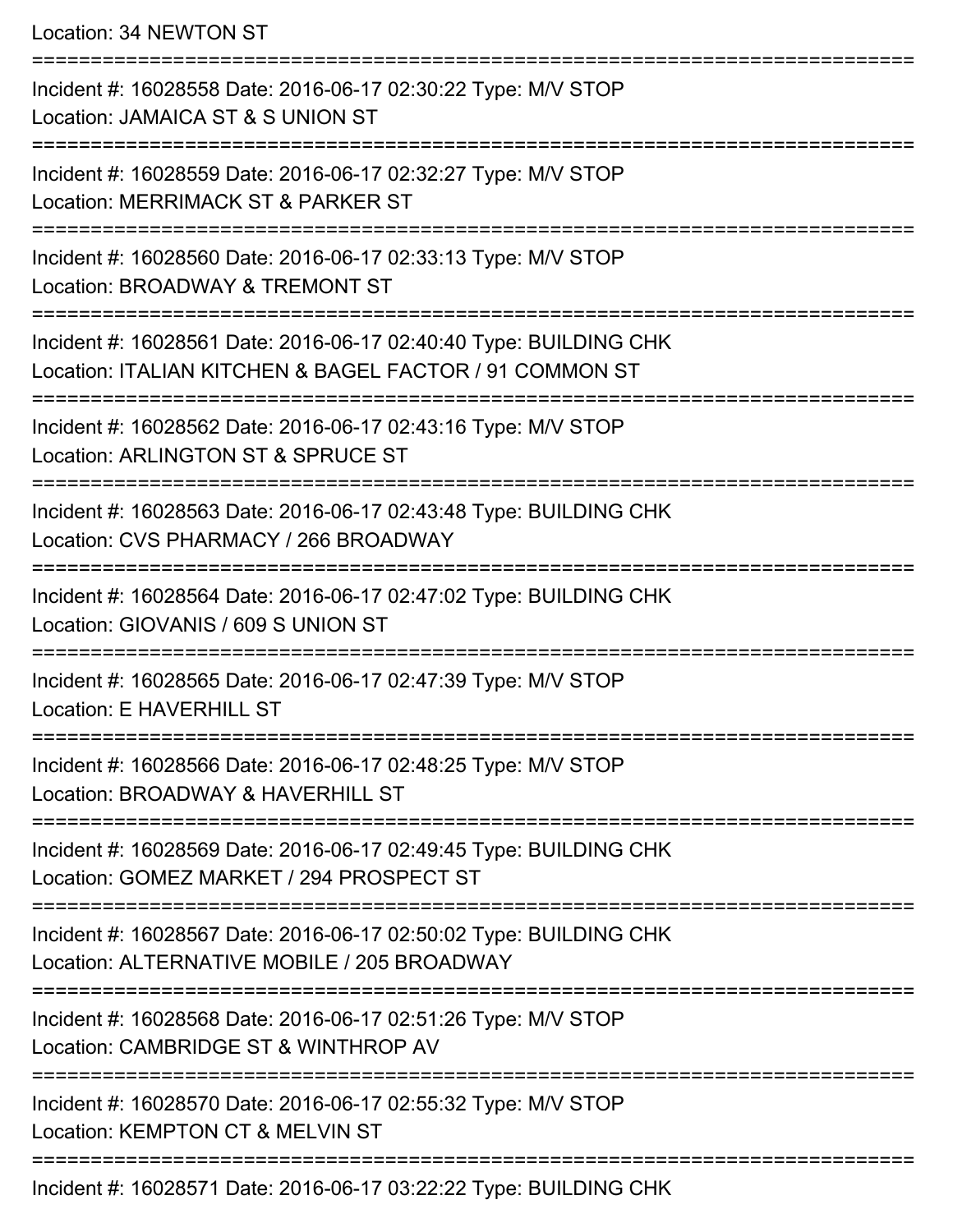| Incident #: 16028572 Date: 2016-06-17 03:26:51 Type: BUILDING CHK<br>Location: MICHAEL'S MOTOR SALES, INCORP / 54 WINTHROP AV |
|-------------------------------------------------------------------------------------------------------------------------------|
| Incident #: 16028573 Date: 2016-06-17 03:28:24 Type: BUILDING CHK<br>Location: PRIMOS LIQUORS / 450 HAVERHILL ST              |
| Incident #: 16028574 Date: 2016-06-17 03:32:46 Type: BUILDING CHK<br><b>Location: ISLAND ST</b>                               |
| Incident #: 16028575 Date: 2016-06-17 03:39:20 Type: M/V STOP<br>Location: HALL ST & PARK ST                                  |
| Incident #: 16028577 Date: 2016-06-17 03:39:27 Type: DISORDERLY<br><b>Location: 9 TREMONT ST</b>                              |
| Incident #: 16028576 Date: 2016-06-17 03:39:52 Type: M/V STOP<br>Location: HAVERHILL ST & RAILROAD ST                         |
| Incident #: 16028579 Date: 2016-06-17 03:42:06 Type: BUILDING CHK<br>Location: LEAHY SCHOOL / 100 ERVING AV                   |
| Incident #: 16028578 Date: 2016-06-17 03:46:20 Type: BUILDING CHK<br>Location: 414 COMMON ST                                  |
| Incident #: 16028580 Date: 2016-06-17 03:47:44 Type: BUILDING CHK<br>Location: DUNKIN DONUTS / 104 MARSTON ST                 |
| Incident #: 16028581 Date: 2016-06-17 03:49:14 Type: SUS PERS/MV<br>Location: SHOWCASE CINEMA / 6 CHICKERING ST               |
| Incident #: 16028582 Date: 2016-06-17 03:53:19 Type: BUILDING CHK<br>Location: BRANCO THE FLORIST / 89 ESSEX ST               |
| Incident #: 16028583 Date: 2016-06-17 04:09:46 Type: ALARMS<br>Location: 98 BRADFORD ST                                       |
| Incident #: 16028584 Date: 2016-06-17 04:46:06 Type: BUILDING CHK<br>Location: 114 LIQUORS / 80 WINTHROP AV                   |
| Incident #: 16028585 Date: 2016-06-17 05:02:03 Type: ALARM/MV                                                                 |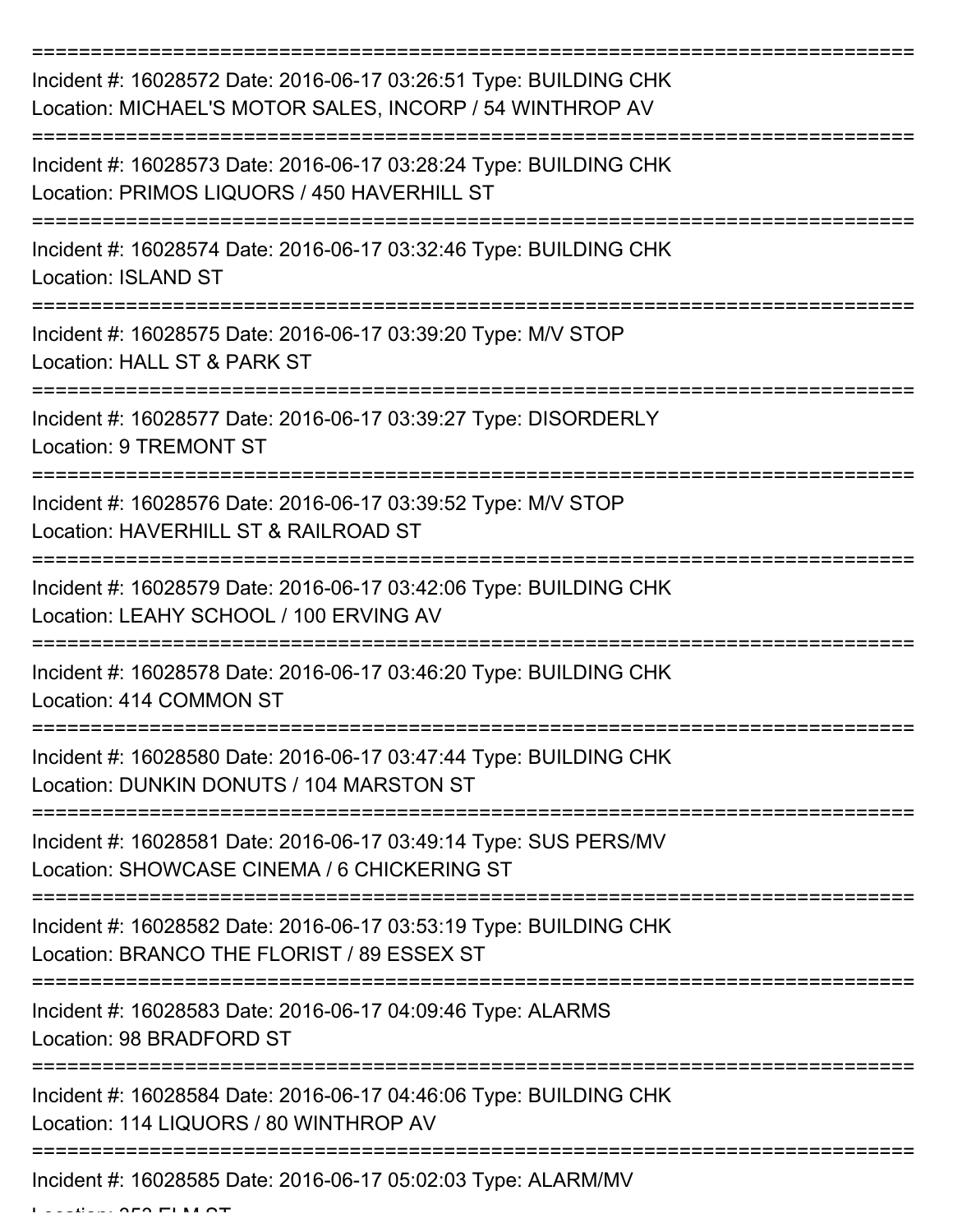| Incident #: 16028586 Date: 2016-06-17 05:32:29 Type: ALARMS<br>Location: HEWITTS PACKAGE STORE, INCORP / 109 LAWRENCE ST |
|--------------------------------------------------------------------------------------------------------------------------|
| Incident #: 16028587 Date: 2016-06-17 06:02:34 Type: STOL/MV/PAS<br>Location: 22 HOLTON ST                               |
| Incident #: 16028588 Date: 2016-06-17 06:05:03 Type: ALARM/MV<br>Location: 353 ELM ST                                    |
| Incident #: 16028589 Date: 2016-06-17 06:12:25 Type: M/V STOP<br>Location: ANDOVER ST & S BROADWAY                       |
| Incident #: 16028590 Date: 2016-06-17 06:31:50 Type: STOL/MV/PAS<br>Location: 112 SPRINGFIELD ST                         |
| ================<br>Incident #: 16028591 Date: 2016-06-17 07:01:29 Type: PARK & WALK<br>Location: 0 BROADWAY             |
| Incident #: 16028592 Date: 2016-06-17 07:15:02 Type: AUTO ACC/NO PI<br>Location: FERN ST & LEXINGTON ST                  |
| Incident #: 16028593 Date: 2016-06-17 07:29:29 Type: CLOSE STREET<br>Location: HAMPSHIRE ST & HAVERHILL ST               |
| Incident #: 16028594 Date: 2016-06-17 07:31:09 Type: CLOSE STREET<br>Location: E HAVERHILL ST & WOODLAND ST              |
| Incident #: 16028595 Date: 2016-06-17 07:36:57 Type: LOST PROPERTY<br><b>Location: LAWRENCE ST</b>                       |
| Incident #: 16028596 Date: 2016-06-17 07:36:57 Type: CLOSE STREET<br>Location: ALMA ST & MYRTLE ST                       |
| Incident #: 16028597 Date: 2016-06-17 07:42:11 Type: M/V STOP<br>Location: BROADWAY & LOWELL ST                          |
| Incident #: 16028598 Date: 2016-06-17 07:48:46 Type: M/V STOP<br>Location: 495 & WINTHROP                                |
| Incident #: 16028599 Date: 2016-06-17 07:51:21 Type: M/V STOP                                                            |

Location: BDOADWAY & ESSEY ST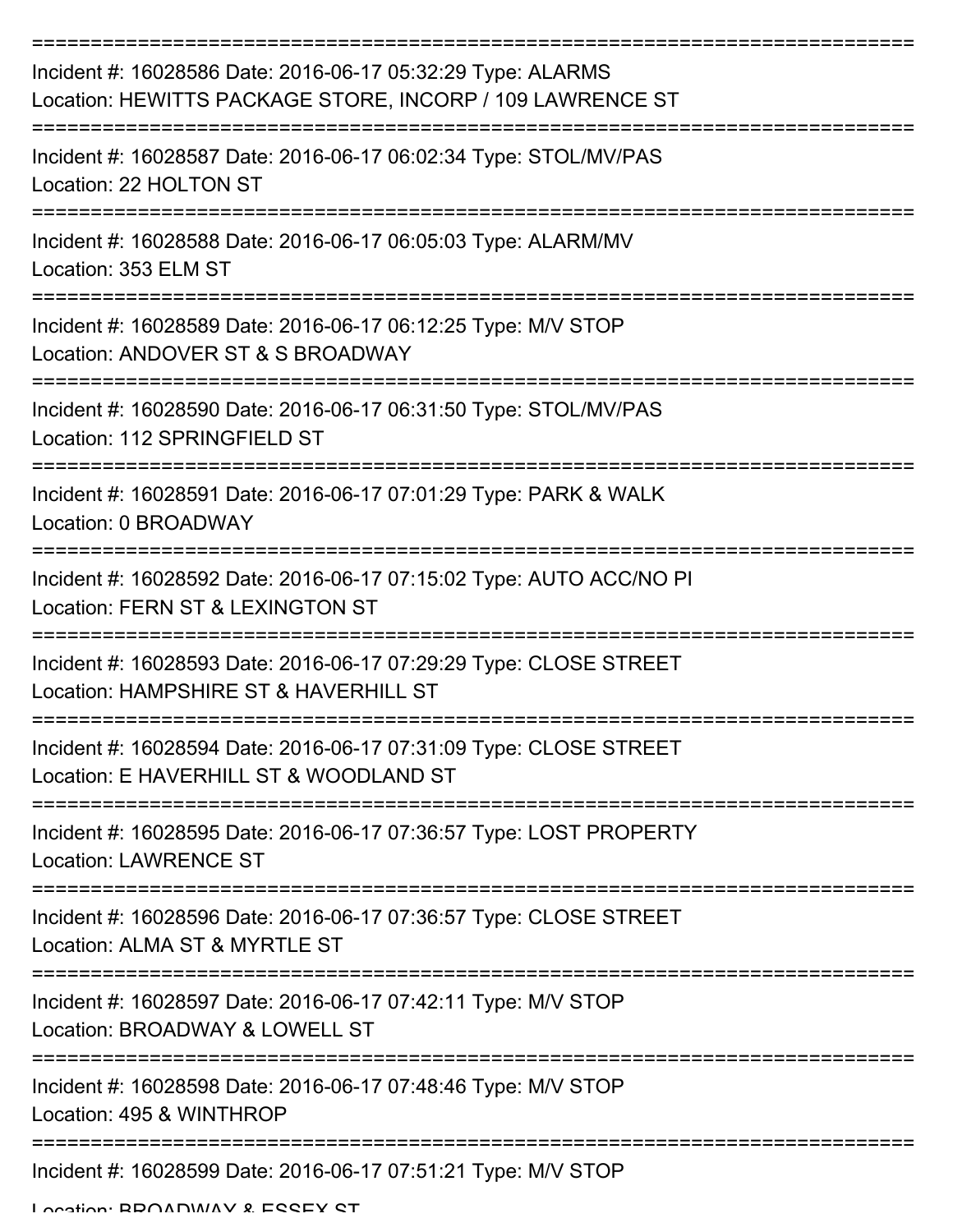| Incident #: 16028600 Date: 2016-06-17 07:56:01 Type: M/V STOP<br>Location: PARK & ELM                       |
|-------------------------------------------------------------------------------------------------------------|
| Incident #: 16028601 Date: 2016-06-17 07:57:30 Type: M/V STOP<br>Location: ANDOVER ST & BEACON ST           |
| Incident #: 16028602 Date: 2016-06-17 07:58:25 Type: UNWANTEDGUEST<br>Location: 50 BROADWAY                 |
| Incident #: 16028603 Date: 2016-06-17 08:05:37 Type: M/V STOP<br>Location: HAVERHILL ST & LAWRENCE ST       |
| Incident #: 16028604 Date: 2016-06-17 08:13:58 Type: M/V STOP<br><b>Location: SANBORN ST</b>                |
| Incident #: 16028605 Date: 2016-06-17 08:41:12 Type: KEEP PEACE<br>Location: 29 KENT ST                     |
| Incident #: 16028606 Date: 2016-06-17 08:43:30 Type: NOISE ORD<br>Location: 48 CROSBY                       |
| Incident #: 16028607 Date: 2016-06-17 08:43:35 Type: AUTO ACC/NO PI<br>Location: 664 ESSEX ST               |
| Incident #: 16028608 Date: 2016-06-17 08:59:58 Type: ALARMS<br>Location: CENTRO DE NUTRICION / 107 ESSEX ST |
| Incident #: 16028609 Date: 2016-06-17 09:10:34 Type: PARK & WALK<br>Location: BRADFORD ST & BROADWAY        |
| Incident #: 16028610 Date: 2016-06-17 09:10:39 Type: RECOV/STOL/MV<br>Location: 12 FALMOUTH ST              |
| Incident #: 16028611 Date: 2016-06-17 09:23:22 Type: AUTO ACC/NO PI<br>Location: 134 WEST ST                |
| Incident #: 16028612 Date: 2016-06-17 09:31:49 Type: M/V STOP<br>Location: S UNION ST & WINTHROP AV         |
| Incident #: 16028613 Date: 2016-06-17 09:33:48 Type: M/V STOP<br>Location: BOXFORD ST & WINTHROP AV         |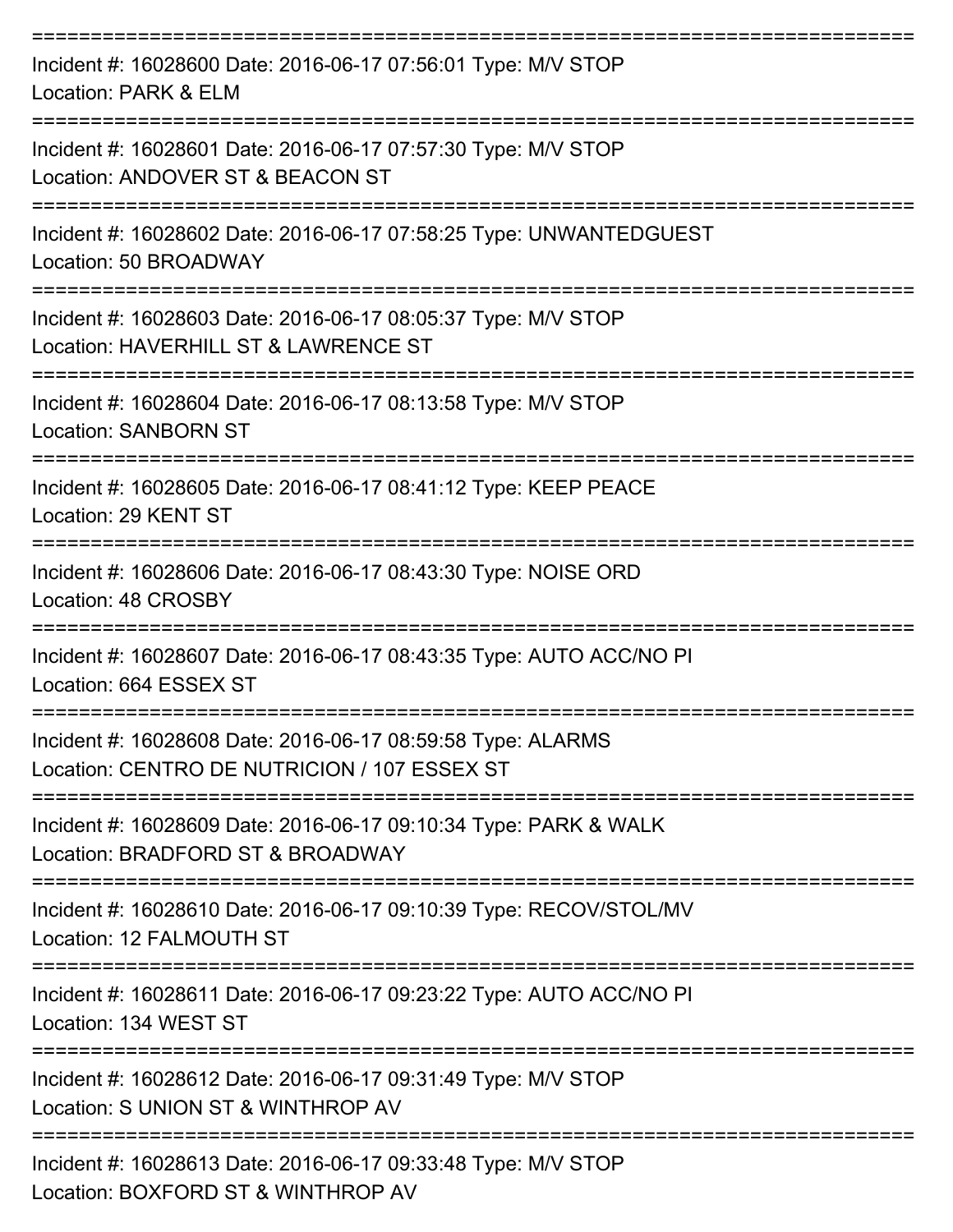| Incident #: 16028614 Date: 2016-06-17 09:47:52 Type: PARK & WALK<br>Location: MARKET ST & S UNION ST                                  |
|---------------------------------------------------------------------------------------------------------------------------------------|
| =========================<br>Incident #: 16028615 Date: 2016-06-17 10:00:28 Type: MAL DAMAGE<br>Location: 24 BENNINGTON ST            |
| Incident #: 16028616 Date: 2016-06-17 10:02:05 Type: M/V STOP<br>Location: 369 BROADWAY<br>==================================         |
| Incident #: 16028617 Date: 2016-06-17 10:09:08 Type: DISTURBANCE<br>Location: 281 BROADWAY                                            |
| Incident #: 16028618 Date: 2016-06-17 10:23:44 Type: KEEP PEACE<br>Location: 405 HOWARD ST FL 1<br>================================== |
| Incident #: 16028619 Date: 2016-06-17 10:47:02 Type: WOMAN DOWN<br>Location: 198 ESSEX ST                                             |
| Incident #: 16028620 Date: 2016-06-17 10:49:21 Type: AUTO ACC/NO PI<br>Location: 9 JACKSON ST                                         |
| Incident #: 16028622 Date: 2016-06-17 10:49:54 Type: WARRANT SERVE<br>Location: 23 MAGNOLIA ST                                        |
| Incident #: 16028621 Date: 2016-06-17 10:50:36 Type: AUTO ACC/NO PI<br>Location: ESSEX ST & LAWRENCE ST                               |
| Incident #: 16028623 Date: 2016-06-17 11:01:45 Type: M/V STOP<br>Location: 13ES70 / 90 LOWELL ST                                      |
| Incident #: 16028624 Date: 2016-06-17 11:07:16 Type: SEX OFF PROG<br>Location: 444 CANAL ST                                           |
| Incident #: 16028625 Date: 2016-06-17 11:16:44 Type: DISTURBANCE<br>Location: 75 BAILEY ST FL 1                                       |
| Incident #: 16028626 Date: 2016-06-17 11:18:09 Type: PARK & WALK<br>Location: BRADFORD ST & BROADWAY                                  |
| Incident #: 16028627 Date: 2016-06-17 11:34:00 Type: LARCENY/PROG<br>Location: 379 BROADWAY                                           |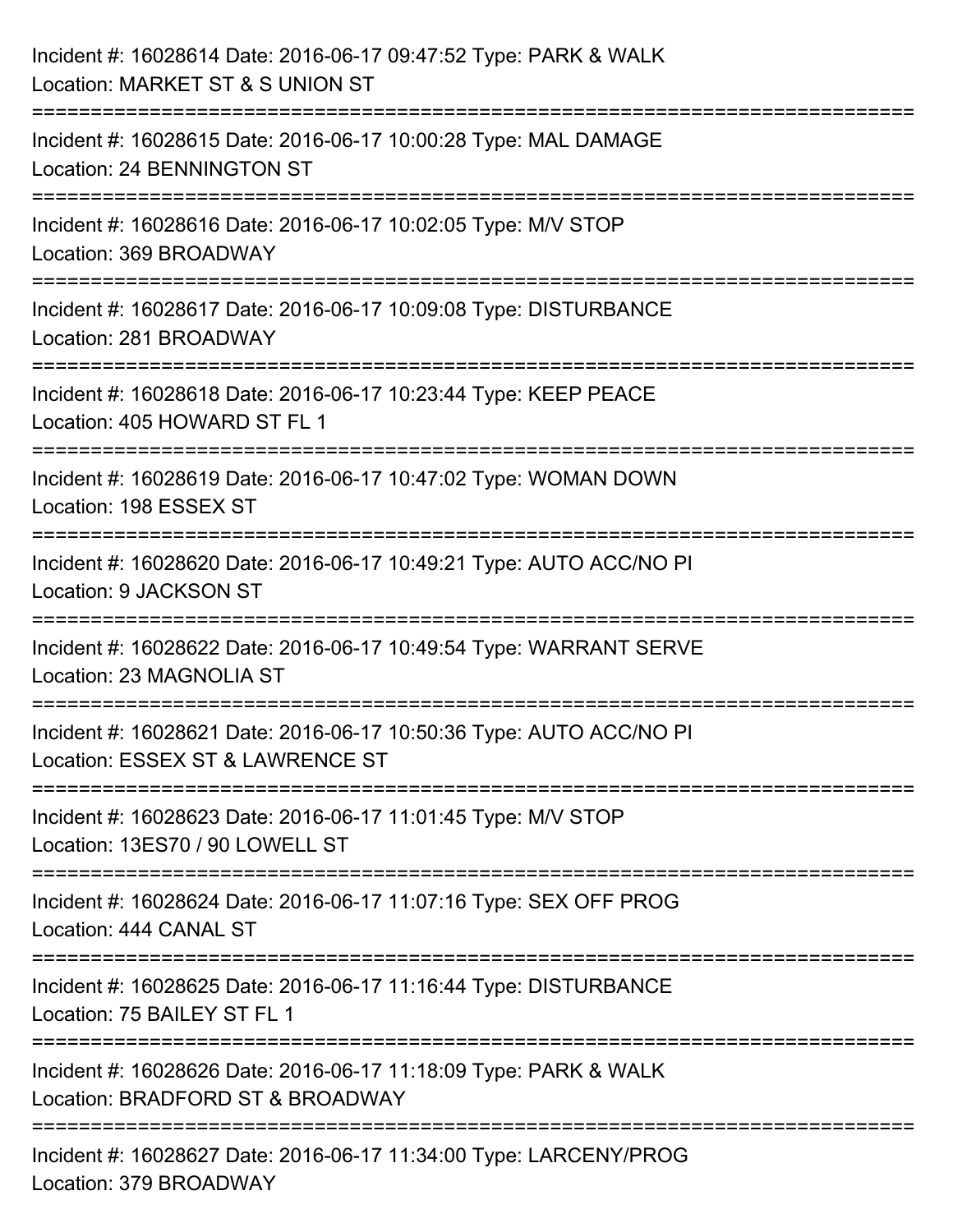| Incident #: 16028628 Date: 2016-06-17 11:47:02 Type: RECOV/STOL/MV<br>Location: 110 BAILEY ST                                                                           |
|-------------------------------------------------------------------------------------------------------------------------------------------------------------------------|
| Incident #: 16028629 Date: 2016-06-17 11:53:54 Type: M/V STOP<br>Location: 61 BRADFORD ST                                                                               |
| Incident #: 16028630 Date: 2016-06-17 12:07:53 Type: M/V STOP<br>Location: BOXFORD ST & WINTHROP AV                                                                     |
| Incident #: 16028631 Date: 2016-06-17 12:10:55 Type: GENERAL SERV<br>Location: CUTLER ST & DURSO AV<br>========================<br>------------------------------------ |
| Incident #: 16028632 Date: 2016-06-17 12:22:07 Type: M/V STOP<br>Location: BROADWAY & LOWELL ST                                                                         |
| Incident #: 16028633 Date: 2016-06-17 12:30:48 Type: M/V STOP<br>Location: 544ZS2 / BROADWAY & LOWELL ST                                                                |
| :========================<br>Incident #: 16028634 Date: 2016-06-17 12:34:43 Type: M/V STOP<br>Location: 1KW793 / BROADWAY & CANAL ST                                    |
| Incident #: 16028635 Date: 2016-06-17 12:37:28 Type: NOISE ORD<br>Location: 126 ABBOTT ST                                                                               |
| Incident #: 16028636 Date: 2016-06-17 12:39:26 Type: M/V STOP<br>Location: BROADWAY & LOWELL ST                                                                         |
| Incident #: 16028637 Date: 2016-06-17 12:39:59 Type: LARCENY/PAST<br>Location: 92 HAVERHILL ST                                                                          |
| Incident #: 16028638 Date: 2016-06-17 12:43:45 Type: M/V STOP<br>Location: WINTHROP AV                                                                                  |
| Incident #: 16028639 Date: 2016-06-17 12:49:36 Type: MISSING PERS<br>Location: 320 ESSEX ST                                                                             |
| Incident #: 16028640 Date: 2016-06-17 12:52:50 Type: CK WELL BEING<br>Location: 700 ESSEX ST                                                                            |
| Incident #: 16028641 Date: 2016-06-17 12:54:50 Type: HIT & RUN M/V<br>Location: BROADWAY & WATER ST                                                                     |

===========================================================================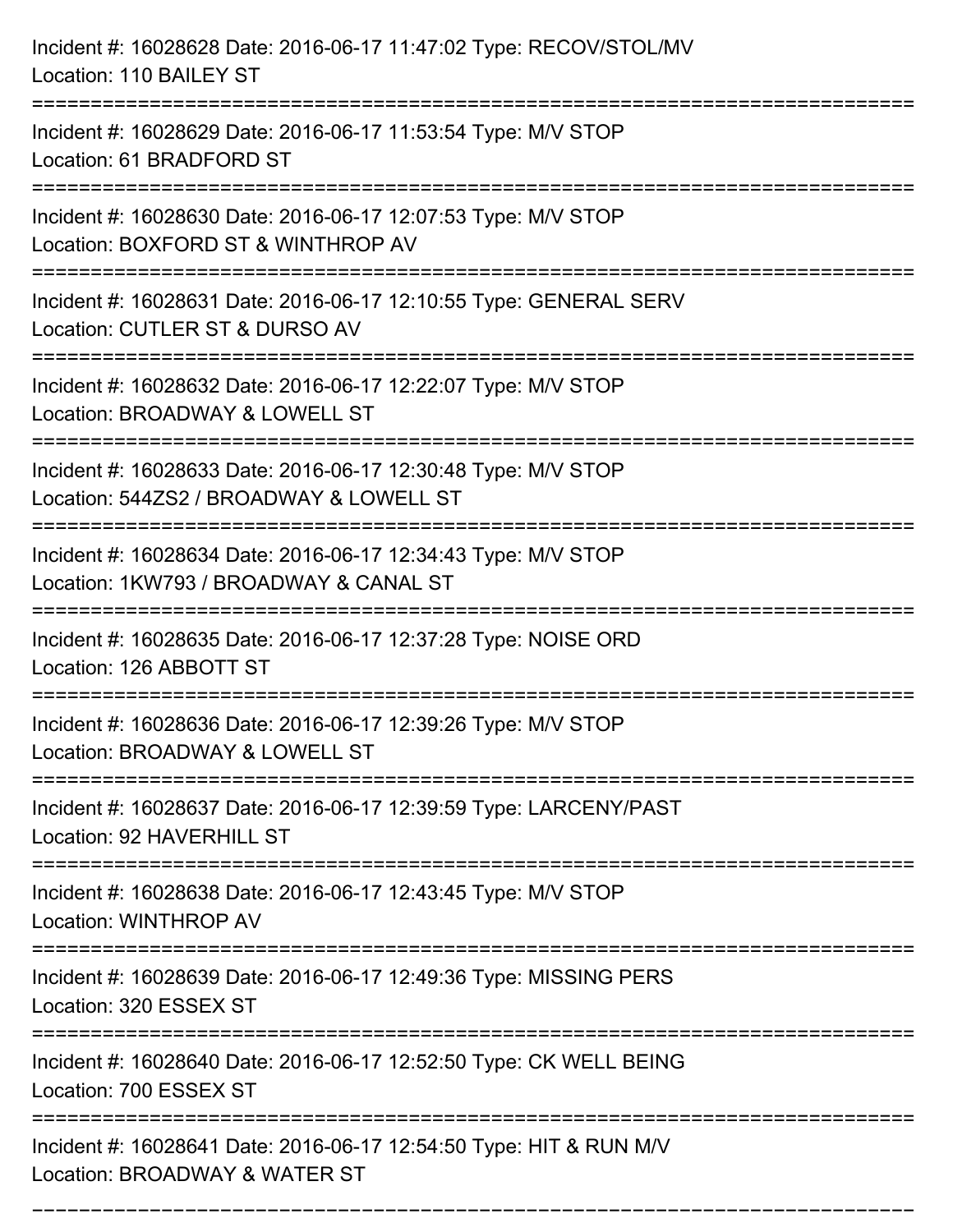| Incident #: 16028642 Date: 2016-06-17 13:00:19 Type: DOMESTIC/PAST<br>Location: 90 LOWELL ST                                                                   |
|----------------------------------------------------------------------------------------------------------------------------------------------------------------|
| Incident #: 16028643 Date: 2016-06-17 13:01:44 Type: WIRE DOWN<br>Location: CANAL ST & MILL ST                                                                 |
| Incident #: 16028644 Date: 2016-06-17 13:06:59 Type: HIT & RUN M/V<br>Location: 270 CANAL ST                                                                   |
| Incident #: 16028645 Date: 2016-06-17 13:17:01 Type: MEDIC SUPPORT<br>Location: 89 BROMFIELD ST FL 1                                                           |
| Incident #: 16028646 Date: 2016-06-17 13:26:04 Type: TOW/REPOSSED<br>Location: 24 MAY ST<br>---------------------------------<br>============================= |
| Incident #: 16028647 Date: 2016-06-17 13:26:22 Type: DRUG VIO<br>Location: 61 BRADFORD ST                                                                      |
| Incident #: 16028648 Date: 2016-06-17 13:27:04 Type: NOISE ORD<br>Location: 245 ERVING AV<br>====================================                              |
| Incident #: 16028649 Date: 2016-06-17 13:43:50 Type: M/V STOP<br><b>Location: HAMPSHIRE ST</b>                                                                 |
| Incident #: 16028650 Date: 2016-06-17 13:52:21 Type: M/V STOP<br>Location: BROADWAY & COMMON ST                                                                |
| Incident #: 16028651 Date: 2016-06-17 13:52:40 Type: LOST PROPERTY<br>Location: 151 EASTON ST                                                                  |
| Incident #: 16028652 Date: 2016-06-17 14:03:33 Type: M/V STOP<br>Location: 148VK2 / CANAL ST & UNION ST                                                        |
| :=====================<br>Incident #: 16028653 Date: 2016-06-17 14:06:58 Type: M/V STOP<br>Location: CANAL ST & UNION ST                                       |
| Incident #: 16028654 Date: 2016-06-17 14:09:34 Type: M/V STOP<br>Location: 435 RIVERSIDE DR                                                                    |
| Incident #: 16028655 Date: 2016-06-17 14:11:23 Type: MEDIC SUPPORT<br>Location: ANDOVER ST & BEACON ST                                                         |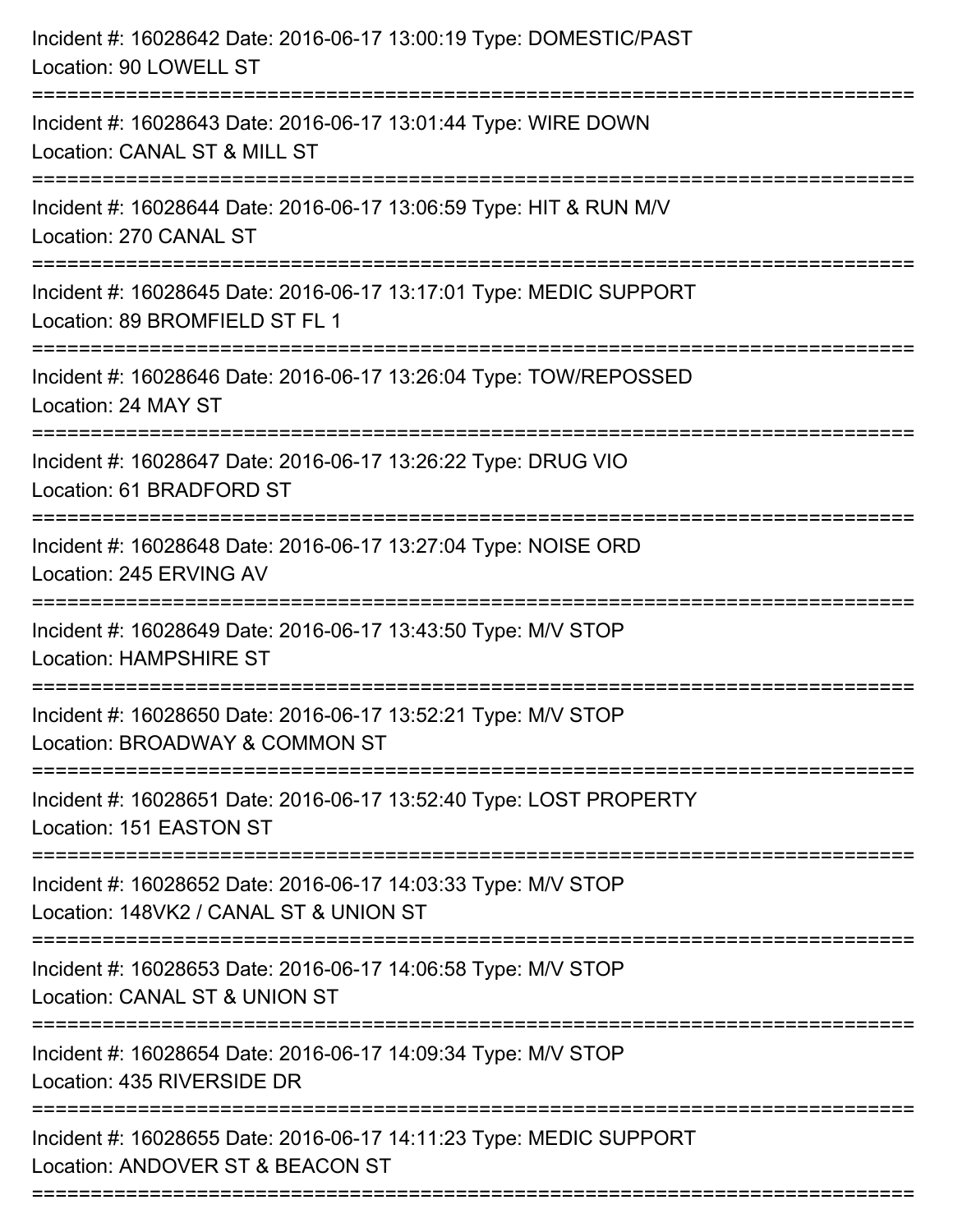| Location: 91 BAILEY ST |  |  |  |  |
|------------------------|--|--|--|--|
|------------------------|--|--|--|--|

| Incident #: 16028657 Date: 2016-06-17 14:17:28 Type: NOISE ORD<br>Location: 445 HIGH ST               |
|-------------------------------------------------------------------------------------------------------|
| Incident #: 16028658 Date: 2016-06-17 14:21:47 Type: M/V STOP<br>Location: 435 RIVERSIDE DR           |
| Incident #: 16028659 Date: 2016-06-17 14:31:31 Type: LOUD NOISE<br>Location: 152 PROSPECT ST          |
| Incident #: 16028660 Date: 2016-06-17 14:47:02 Type: MEDIC SUPPORT<br>Location: 18 BEACON AV          |
| Incident #: 16028661 Date: 2016-06-17 14:47:11 Type: A&B PAST<br>Location: 42 IRENE ST                |
| Incident #: 16028662 Date: 2016-06-17 14:53:54 Type: SUS PERS/MV<br>Location: LAWRENCE ST & LOWELL ST |
| Incident #: 16028663 Date: 2016-06-17 15:00:56 Type: DRUG OVERDOSE<br>Location: 53 BRADFORD ST #4     |
| Incident #: 16028664 Date: 2016-06-17 15:05:31 Type: DISTURBANCE<br>Location: 185 S BROADWAY          |
| Incident #: 16028665 Date: 2016-06-17 15:09:09 Type: M/V STOP<br>Location: ANDOVER ST & BEACON ST     |
| Incident #: 16028666 Date: 2016-06-17 15:13:15 Type: MEDIC SUPPORT<br>Location: 34 ALBION ST          |
| Incident #: 16028667 Date: 2016-06-17 15:18:47 Type: INVEST CONT<br>Location: 270 CANAL ST            |
| Incident #: 16028668 Date: 2016-06-17 15:25:45 Type: DISTURBANCE<br>Location: 42 IRENE ST             |
| Incident #: 16028669 Date: 2016-06-17 15:33:51 Type: NEIGHBOR PROB<br>Location: 212 FARNHAM ST FL 1   |
|                                                                                                       |

Incident #: 16028670 Date: 2016 06 17 15:37:34 Type: CK WELL BEING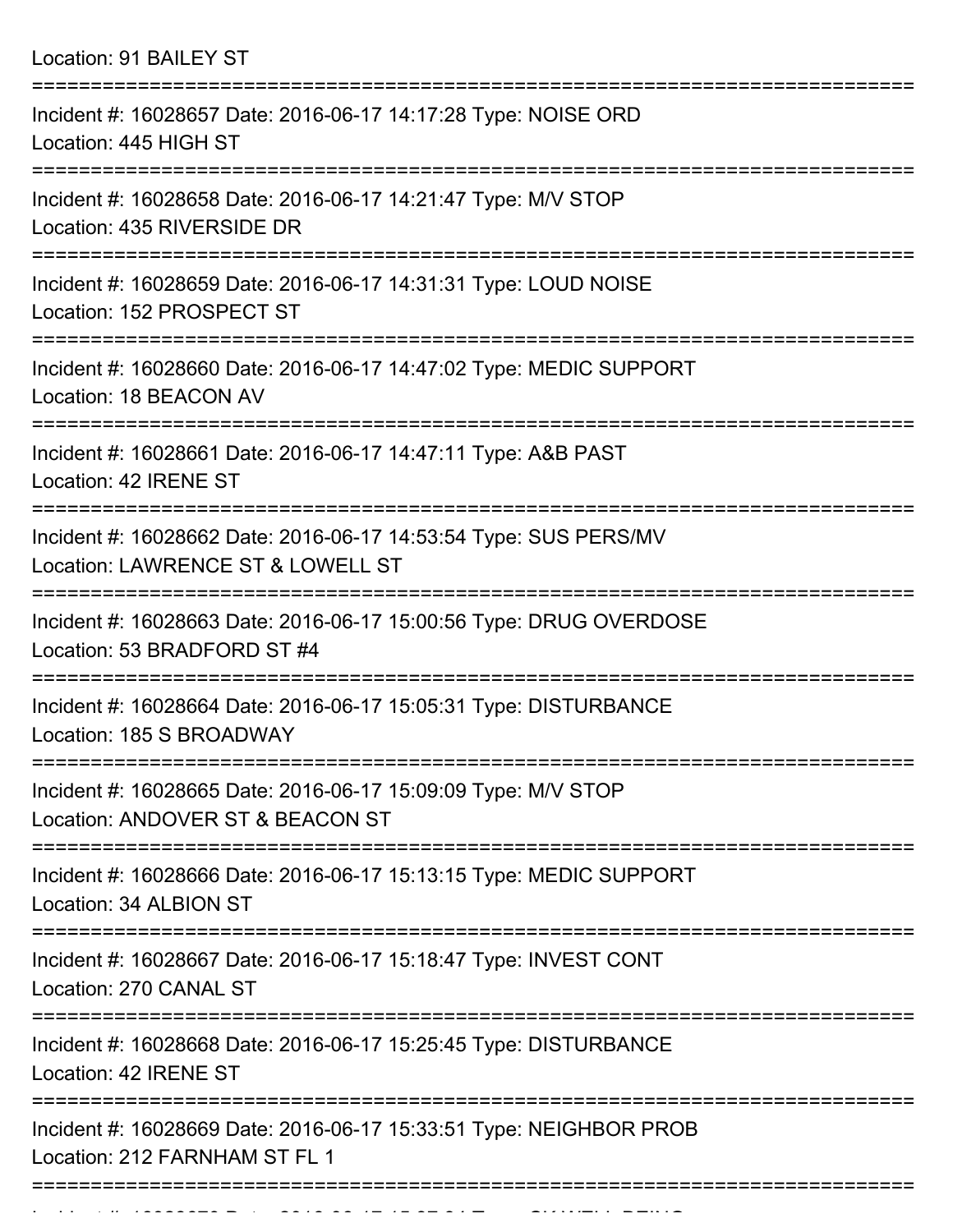| Incident #: 16028671 Date: 2016-06-17 15:49:33 Type: AUTO ACC/NO PI<br>Location: ANDOVER ST & FOSTER ST     |
|-------------------------------------------------------------------------------------------------------------|
| Incident #: 16028672 Date: 2016-06-17 15:50:30 Type: M/V STOP<br>Location: 446VA7 / COMMON ST & LAWRENCE ST |
| Incident #: 16028673 Date: 2016-06-17 15:59:26 Type: HIT & RUN M/V<br><b>Location: BEACON AV</b>            |
| Incident #: 16028674 Date: 2016-06-17 16:03:47 Type: AUTO ACC/NO PI<br>Location: BROADWAY & PARK ST         |
| Incident #: 16028675 Date: 2016-06-17 16:04:03 Type: MEDIC SUPPORT<br>Location: 34 ALBION ST                |
| Incident #: 16028676 Date: 2016-06-17 16:12:43 Type: ALARM/BURG<br>Location: 63 BEACON ST                   |
| Incident #: 16028677 Date: 2016-06-17 16:13:43 Type: DISTURBANCE<br><b>Location: 54 NEWBURY ST</b>          |
| Incident #: 16028678 Date: 2016-06-17 16:26:37 Type: NOISE ORD<br>Location: 7 WILLIAM ST                    |
| Incident #: 16028679 Date: 2016-06-17 16:26:46 Type: NOISE ORD<br>Location: 44 AMES                         |
| Incident #: 16028680 Date: 2016-06-17 16:38:14 Type: NOISE ORD<br>Location: 48 CROSBY ST                    |
| Incident #: 16028681 Date: 2016-06-17 16:44:41 Type: CK WELL BEING<br>Location: 50 BROADWAY                 |
| Incident #: 16028682 Date: 2016-06-17 16:58:32 Type: DISTURBANCE<br>Location: 56 MELVIN ST                  |
| Incident #: 16028683 Date: 2016-06-17 17:27:17 Type: COUNTERFEIT<br>Location: CVS PHARMACY / 266 BROADWAY   |
|                                                                                                             |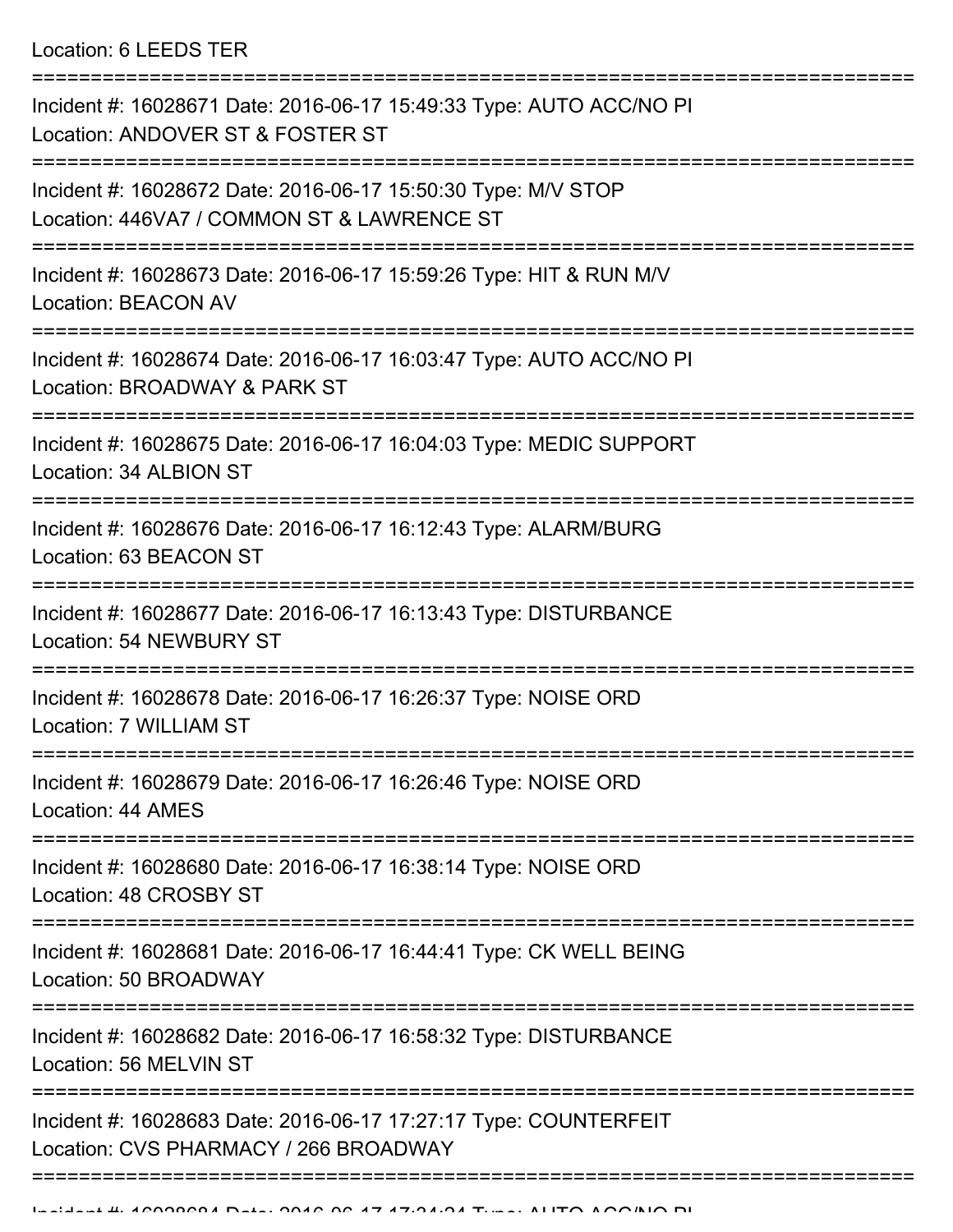| Location: BERKELEY ST & SAUNDERS ST                                                                       |
|-----------------------------------------------------------------------------------------------------------|
| Incident #: 16028685 Date: 2016-06-17 17:49:30 Type: DRUG VIO<br>Location: 80 MARGIN ST                   |
| Incident #: 16028686 Date: 2016-06-17 17:52:25 Type: CK WELL BEING<br>Location: 15 MT VERNON CIR          |
| Incident #: 16028687 Date: 2016-06-17 18:14:03 Type: DOMESTIC/PROG<br>Location: 204 PHILLIPS ST FL 1      |
| Incident #: 16028688 Date: 2016-06-17 18:19:56 Type: M/V STOP<br>Location: AMESBURY ST & ESSEX ST         |
| Incident #: 16028689 Date: 2016-06-17 18:53:28 Type: NOISE ORD<br>Location: 88 PHILLIPS ST                |
| Incident #: 16028690 Date: 2016-06-17 18:55:29 Type: NOISE ORD<br>Location: 35-37 TEXAS AV                |
| Incident #: 16028691 Date: 2016-06-17 18:58:30 Type: DRUG VIO<br>Location: 7 FOREST ST                    |
| Incident #: 16028692 Date: 2016-06-17 19:01:18 Type: DRUG VIO<br>Location: 13 NORRIS ST                   |
| Incident #: 16028693 Date: 2016-06-17 19:02:48 Type: SHOPLIFTING<br>Location: CVS PHARMACY / 266 BROADWAY |
| Incident #: 16028694 Date: 2016-06-17 19:07:47 Type: AUTO ACC/NO PI<br>Location: 189 E HAVERHILL ST       |
| Incident #: 16028695 Date: 2016-06-17 19:14:47 Type: DOMESTIC/PAST<br>Location: 88 BEACON ST FL 2         |
| Incident #: 16028696 Date: 2016-06-17 19:23:32 Type: CK WELL BEING<br>Location: 29 STATE ST               |
| Incident #: 16028697 Date: 2016-06-17 19:25:30 Type: MEDIC SUPPORT<br>Location: 57 OREGON AV              |
| $Incidont + 16029609$ Data: $2016$ 06 17 10:27:20 $Two:$ UIT $9$ DUN MAI                                  |

Incident #: 16028698 Date: 2016-06-17 19:37:30 Type: HIT & RUN M/V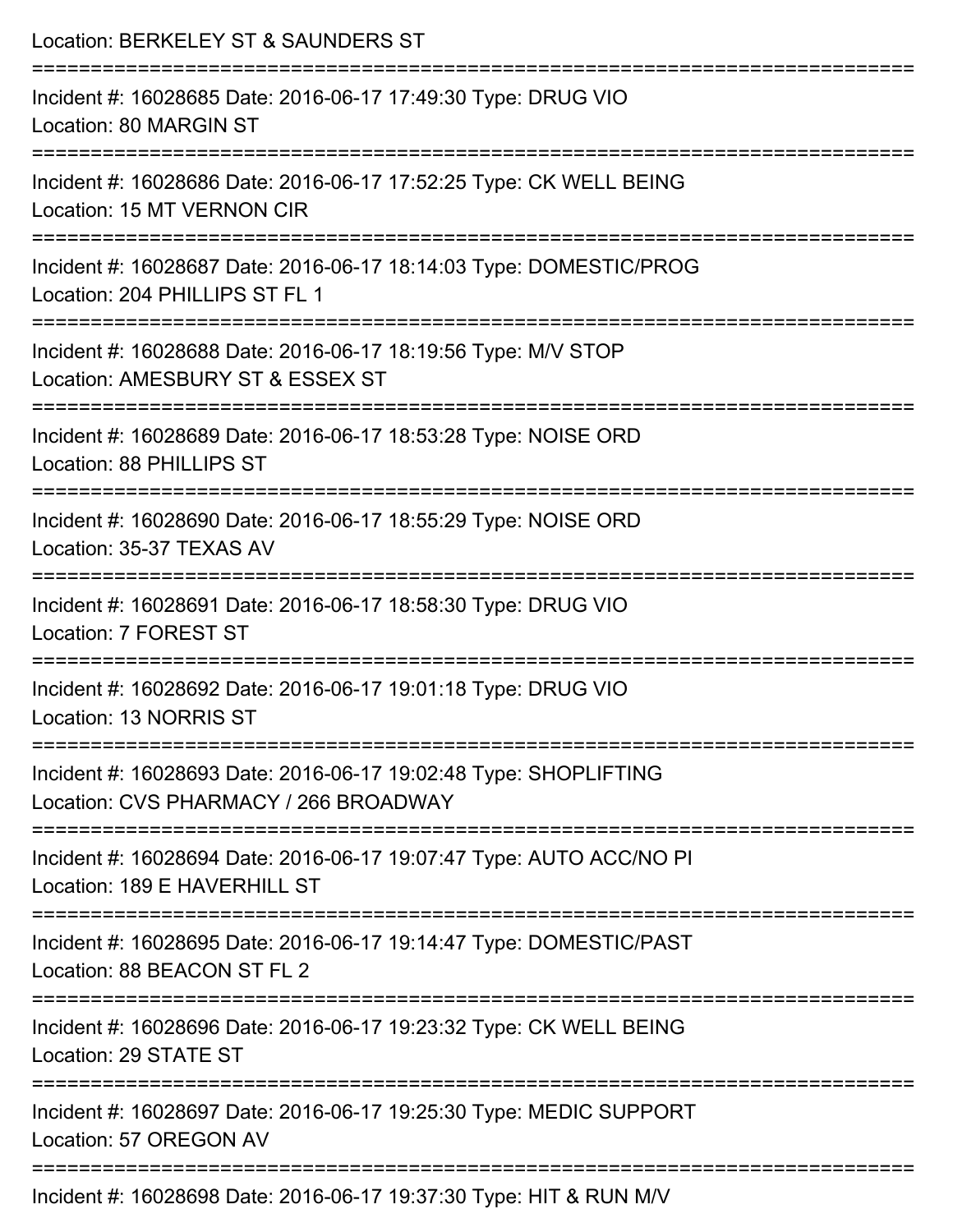| Incident #: 16028699 Date: 2016-06-17 19:54:19 Type: DRUG VIO<br>Location: 5 WELLS ST                                             |
|-----------------------------------------------------------------------------------------------------------------------------------|
| Incident #: 16028700 Date: 2016-06-17 19:57:14 Type: DOMESTIC/PROG<br>Location: 44 SPRINGFIELD ST FL 1                            |
| Incident #: 16028701 Date: 2016-06-17 20:16:43 Type: MAN DOWN<br>Location: 360 BROADWAY                                           |
| Incident #: 16028702 Date: 2016-06-17 20:27:38 Type: M/V STOP<br>Location: APPLETON ST & METHUEN ST                               |
| Incident #: 16028703 Date: 2016-06-17 20:46:47 Type: NOISE ORD<br>Location: BOAT RAMP / null<br>================================= |
| Incident #: 16028704 Date: 2016-06-17 20:53:34 Type: NOISE ORD<br>Location: 853 ESSEX ST                                          |
| Incident #: 16028705 Date: 2016-06-17 20:57:15 Type: ALARM/BURG<br>Location: PAOLA EXPRESS / 491 BROADWAY                         |
| Incident #: 16028706 Date: 2016-06-17 21:04:12 Type: NOISE ORD<br>Location: BERKELEY ST & JACKSON ST                              |
| Incident #: 16028707 Date: 2016-06-17 21:16:19 Type: VIO CITY ORD<br>Location: 248 BROADWAY                                       |
| Incident #: 16028708 Date: 2016-06-17 21:21:33 Type: SUS PERS/MV<br>Location: CANAL ST & UNION ST                                 |
| Incident #: 16028709 Date: 2016-06-17 21:27:59 Type: A&B D/W PAST<br>Location: ALDER ST & BENNINGTON ST                           |
| Incident #: 16028710 Date: 2016-06-17 21:32:53 Type: MAN DOWN<br>Location: 70 CROSS ST                                            |
| Incident #: 16028711 Date: 2016-06-17 21:42:36 Type: DISORDERLY<br>Location: 136 HIGH ST                                          |
| Incident #: 16028712 Date: 2016-06-17 21:43:10 Type: NOISE ORD                                                                    |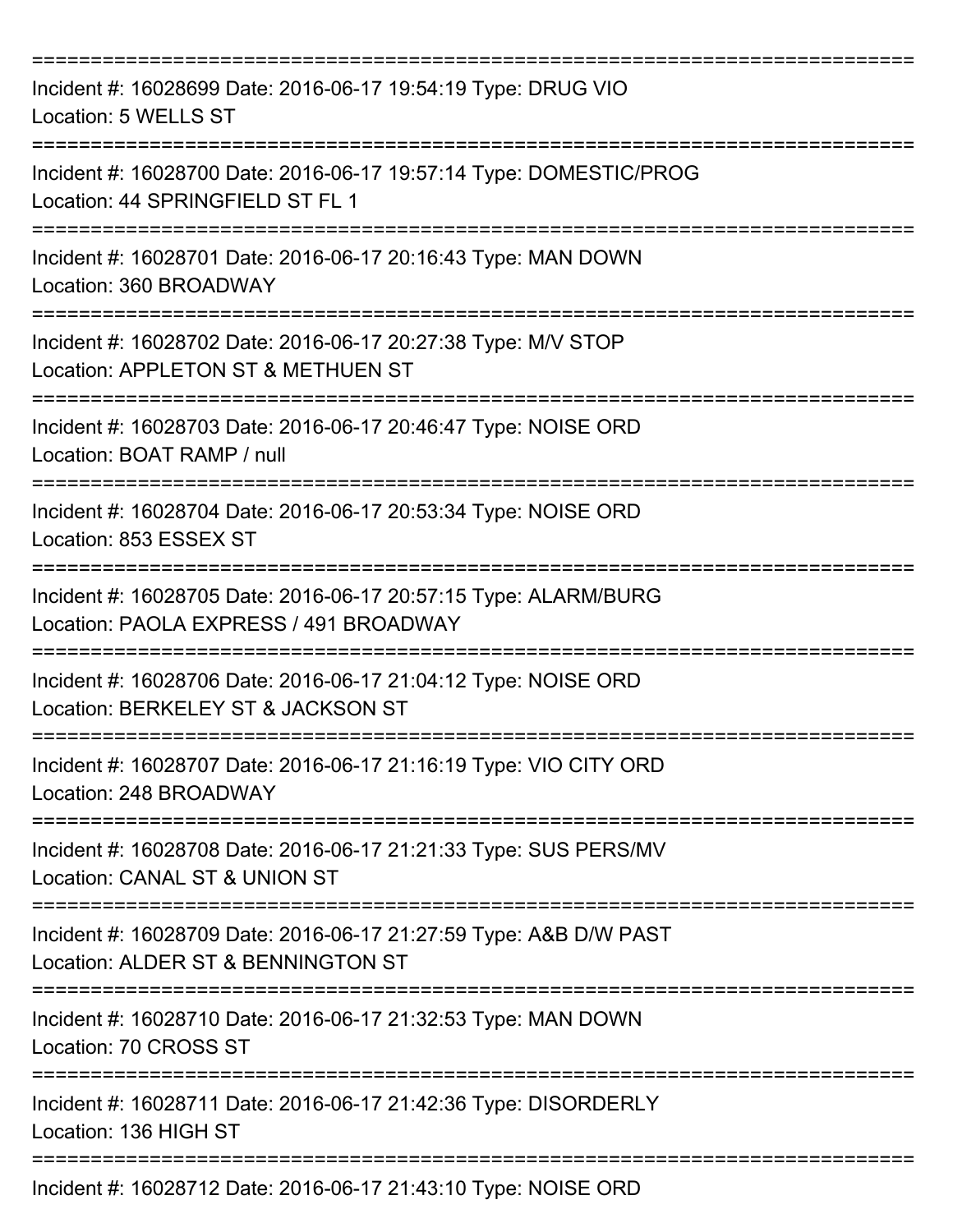| Incident #: 16028713 Date: 2016-06-17 21:48:38 Type: TOW/REPOSSED<br>Location: 20 KNOX ST                                |
|--------------------------------------------------------------------------------------------------------------------------|
| Incident #: 16028714 Date: 2016-06-17 21:49:21 Type: ALARM/BURG<br>Location: 20 KNOX ST #16                              |
| Incident #: 16028715 Date: 2016-06-17 22:01:51 Type: ALARM/BURG<br>Location: INVENTORY MANAGEMENT PARTNERS / 15 UNION ST |
| Incident #: 16028716 Date: 2016-06-17 22:15:03 Type: SUS PERS/MV<br>Location: METHUEN ST & MILL ST                       |
| Incident #: 16028717 Date: 2016-06-17 22:21:09 Type: SUICIDE ATTEMPT<br>Location: WALGREENS / 220 S BROADWAY             |
| Incident #: 16028718 Date: 2016-06-17 22:26:01 Type: M/V STOP<br>Location: HOWARD ST & PLEASANT ST                       |
| Incident #: 16028719 Date: 2016-06-17 22:36:02 Type: UNATENEDCHILD<br>Location: 231 FERRY ST                             |
| Incident #: 16028720 Date: 2016-06-17 22:43:24 Type: DOMESTIC/PROG<br>Location: 87 LEXINGTON ST                          |
| Incident #: 16028721 Date: 2016-06-17 22:50:19 Type: SUS PERS/MV<br>Location: 88 BAILEY ST                               |
| Incident #: 16028722 Date: 2016-06-17 23:04:51 Type: M/V STOP<br>Location: 414 COMMON ST                                 |
| Incident #: 16028723 Date: 2016-06-17 23:12:38 Type: AUTO ACC/PI<br>Location: LAWRENCE ST & OAK ST                       |
| Incident #: 16028724 Date: 2016-06-17 23:20:18 Type: NOISE ORD<br>Location: 55 FERRY ST                                  |
| Incident #: 16028725 Date: 2016-06-17 23:21:09 Type: ALARM/BURG<br>Location: 530 BROADWAY                                |
| Incident #: 16028727 Date: 2016-06-17 23:22:50 Type: ROBBERY UNARM                                                       |